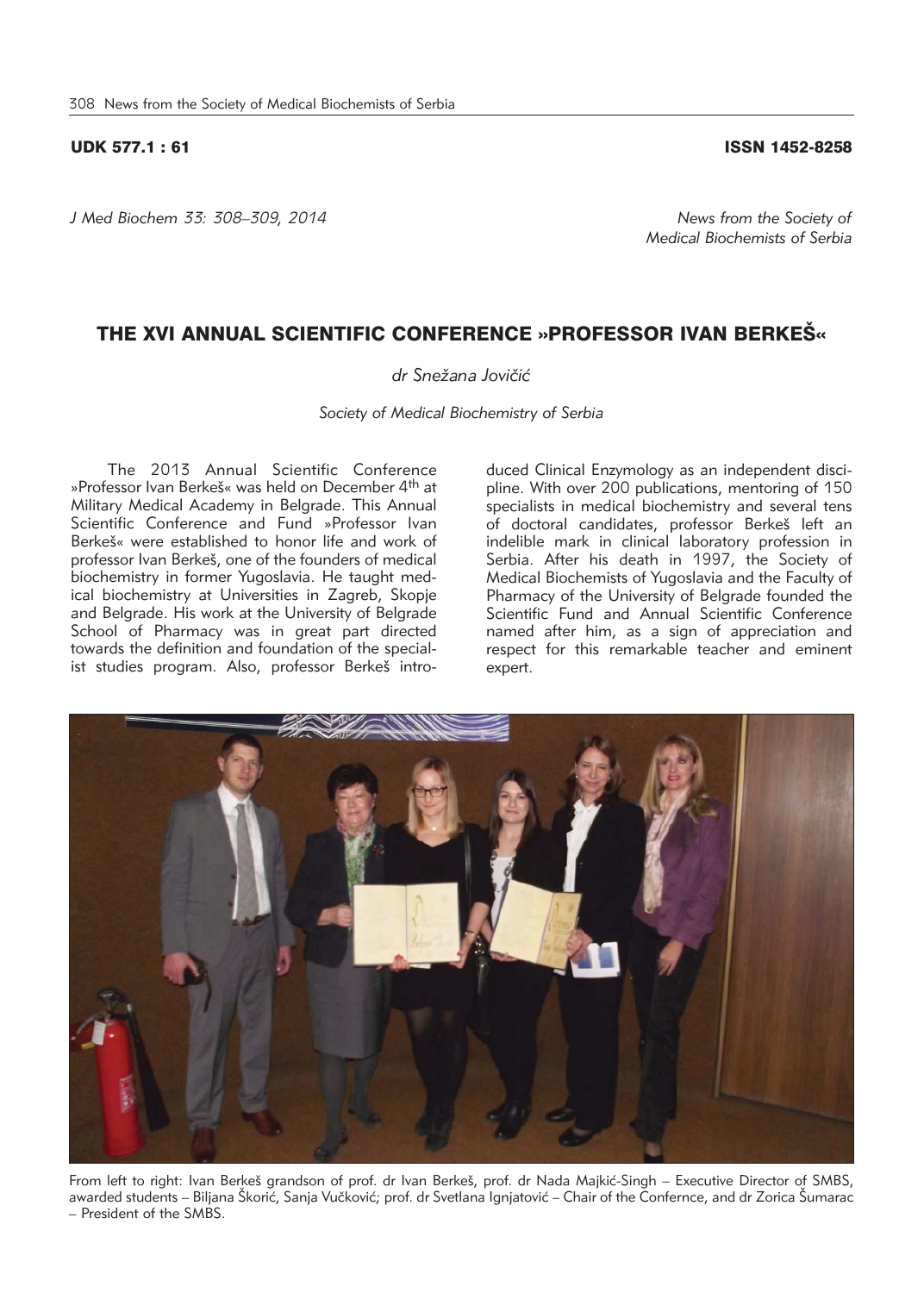Awards from the Scientific Fund »Professor Ivan Berkeš« are given yearly to the two best graduate students from the University of Belgrade School of Pharmacy. This years' awards were presented to Biljana Škorić, Master of Pharmacy, and Sanja Vučković, Master of Pharmacy-Medical Biochemist. After the traditional welcoming address of Brigade General Prof. dr Marijan Novaković, Head of Military Medical Academy, and of Prof. dr Nataša Bogavac-Stanojević, Vice Dean of University of Belgrade School of Phar macy, dr Zorica Šumarac, President of the Society of Medical Biochemists of Serbia, and prof. dr Nada Majkić-Singh, Executive Director of the Society and Organizer of Scientific Conference, presented awards.

Scientific program of the Conference was dedicated to the presentation of doctoral thesis defended in the field of medical biochemistry at Schools of Pharmacy and Schools of Medicine of the Universities of Belgrade, Niš, and Novi Sad during the past year. This year's four doctorates were »Factor analysis and association of lipid, inflammatory, cardiac, and renal biomarkers with C-reactive protein in cardiovascular risk categorization» presented by dr Snežana Jovičić, (School of Pharmacy, University of Belgrade), »Biomarkers of apoptosis and cell signaling in colon cancer pathogenesis« by dr Aleksandar Veljković (School of Medicine, University of Niš), »Correlation of biomarkers of lipid status, oxidative stress, and lifestyle changes in a student population» by dr Dragana Pap (School of Medicine, University of Novi Sad), and »Application of multimarker approach to risk stratification among patients on dialysis« by dr Aleksandra Ignjatović (School of Medicine, University of Niš).

With this successful conference, medical biochemists of Serbia remembered once again, the legacy of professor Ivan Berkeš, whose students represent the core of science of medical biochemistry and clinical laboratory practice in Serbia today.



Scientific Conference Speakers (from left to right) – dr Zorica Šumarac (President of the SMBS), dr Aleksandra Ignjatović, dr Dragana Pap, prof. dr Nada Majkić-Singh (Executive Director of SMBS), dr Janko Pejović (Co-chair of the Conference), prof. dr Svetlana Ignjatović (Chair of the Conference), dr Snežana Jovičić, and dr Aleksandar Veljković.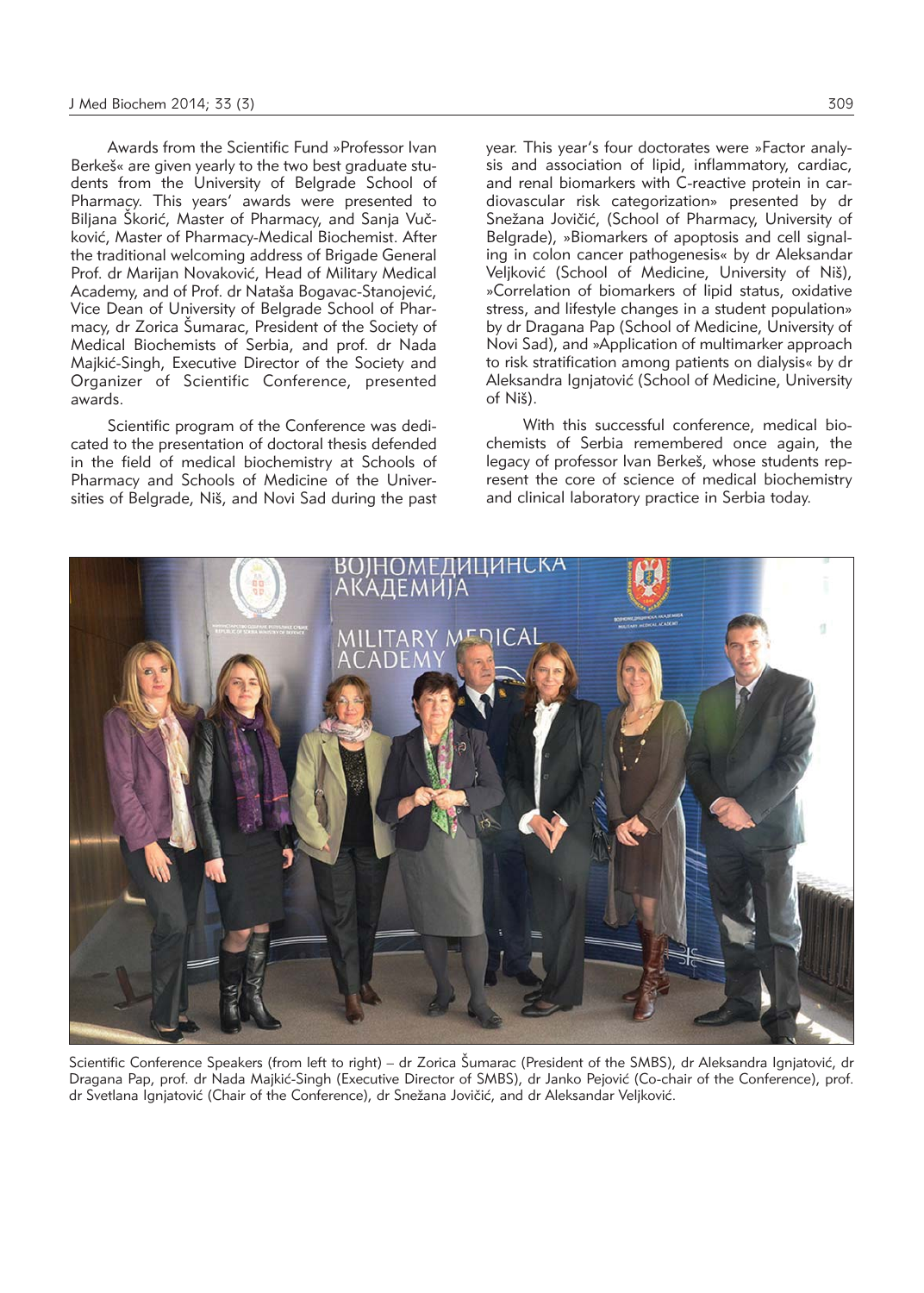### UDK 577.1 : 61 ISSN 1452-8258

*J Med Biochem 33: 310–311, 2014 News from the Society of* 

# MEDICAL BIOCHEMISTRY STUDENTS' PARTICIPATION IN THE SIXTH NATIONAL CONGRESS OF PHARMACY STUDENTS OF SERBIA

Prepared by dr Snežana Jovičić *Liaison Member of the IFCC eNewsletter Working Group*

Medical biochemistry students' organization of the University of Belgrade School of Pharmacy, Team of Medical Biochemists (TMB), is the full member of the Belgrade Pharmacy Students' Association (BPSA). BPSA gathers pharmacy students of the University of Belgrade School of Pharmacy and represents their connection to National Association of Pharmacy Students – Serbia (NAPSer), which is the full member of the International Pharmaceutical Students' Federation (IPSF) and European Pharmaceutical Students' Association (EPSA). NAPSer is the top organization of pharmacy students of Serbia, among whose activities are the international student exchange, development of clinical skills and patient

councelling events, following and comparison of curriculums of University Schools of Pharmacy in Serbia and the world, organization of congress, seminars, and workshops in order to enable professional development of pharmacy students according to current world trends in pharmacy. TMB's activities are consistent with BPSA's and NAPSer's, but adjusted to the field of interest and action of medical biochemistry students.

The most important event among NAPSer's activities every year is the National Congress of Pharmacy Students, held at the end of the year. The topic of last years' congress, held 20–23 December 2013 on the mountain Zlatibor, was »Pharmacy

Prof. dr Nada Majkić-Singh and dr Snezana Jovičić with medical biochemistry students, participants of the Sixth National Congress of Pharmacy Students of Serbia.



*Medical Biochemists of Serbia*